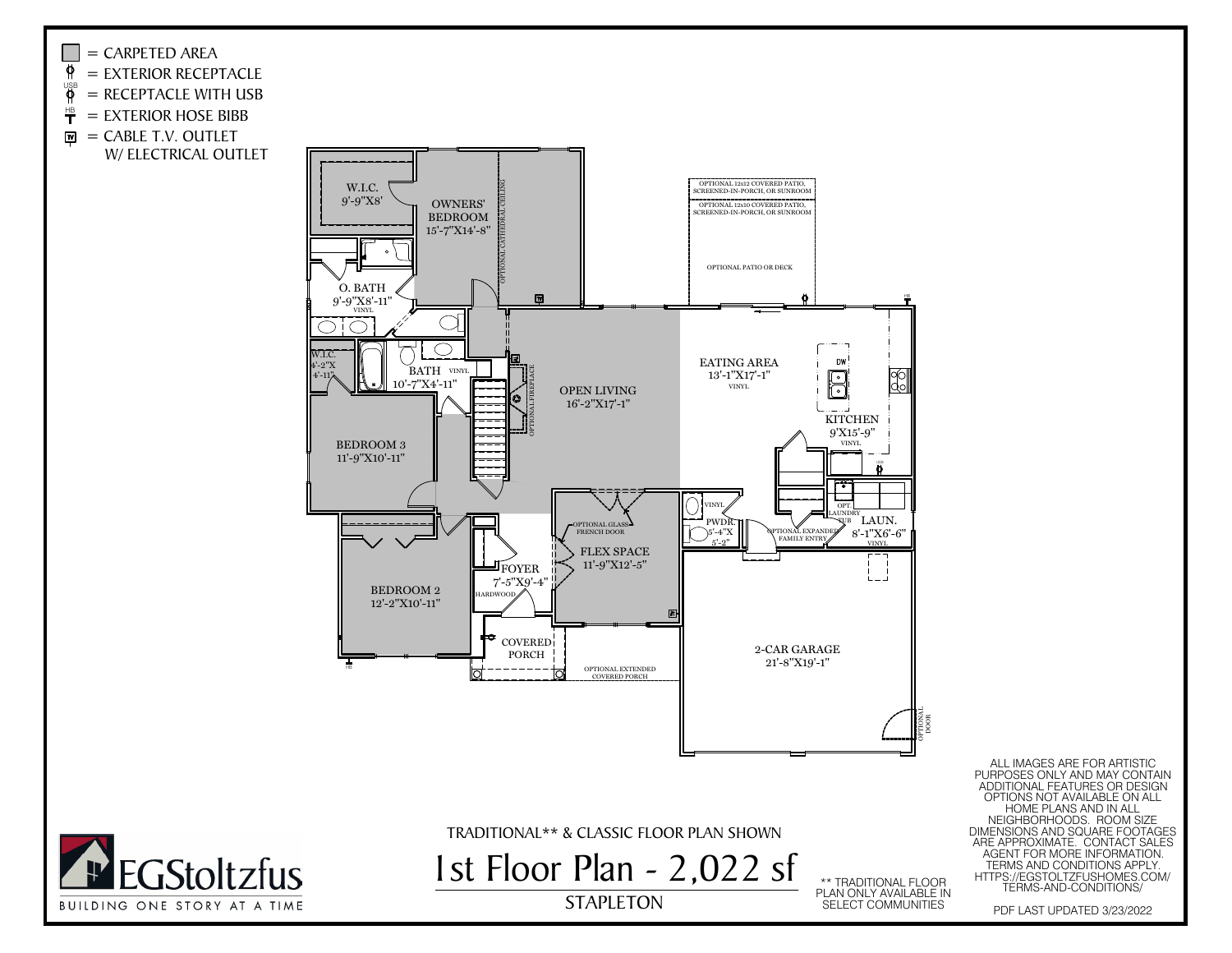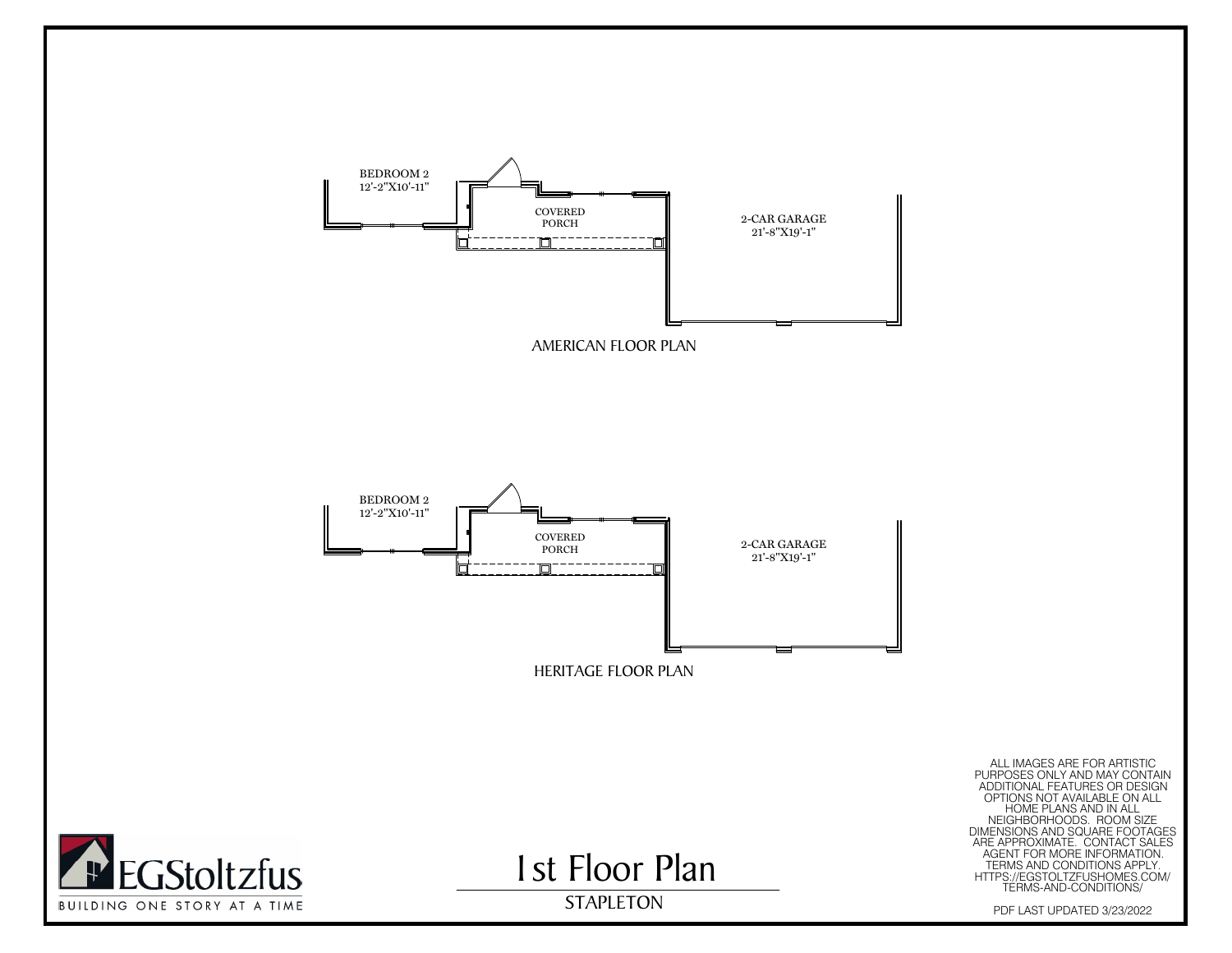

**1st Floor Options** 

STAPLETON



BUILDING ONE STORY AT A TIME



ALL IMAGES ARE FOR ARTISTIC<br>PURPOSES ONLY AND MAY CONTAIN<br>ADDITIONAL FEATURES OR DESIGN<br>OPTIONS NOT AVAILABLE ON ALL<br>PURPOSES ONLY AND MEGAPOODS ROOM SIZE<br>DIMENSIONS AND SQUARE FOOTAGES<br>ARE AGENT FOR MORE INFORMATION.<br>TERM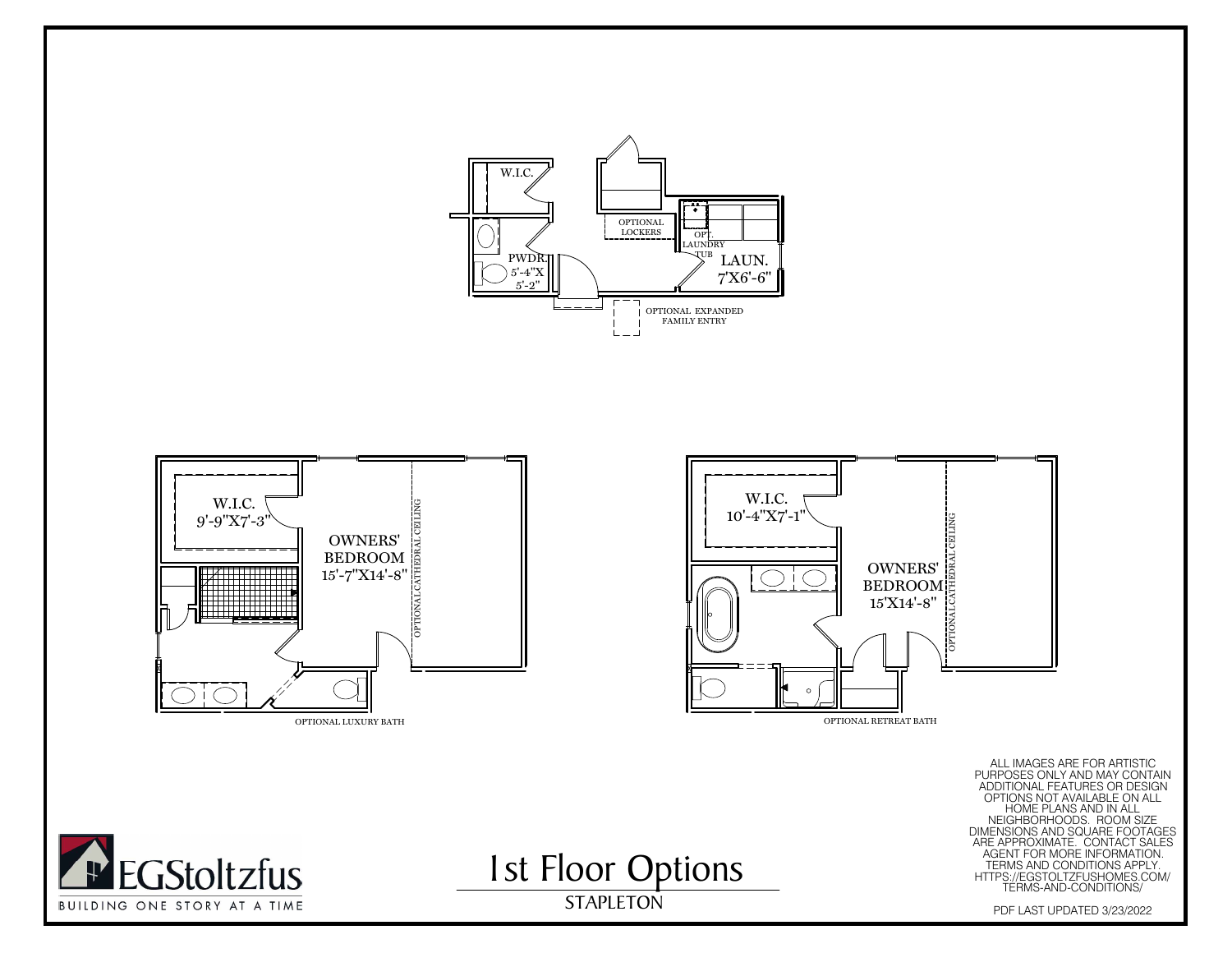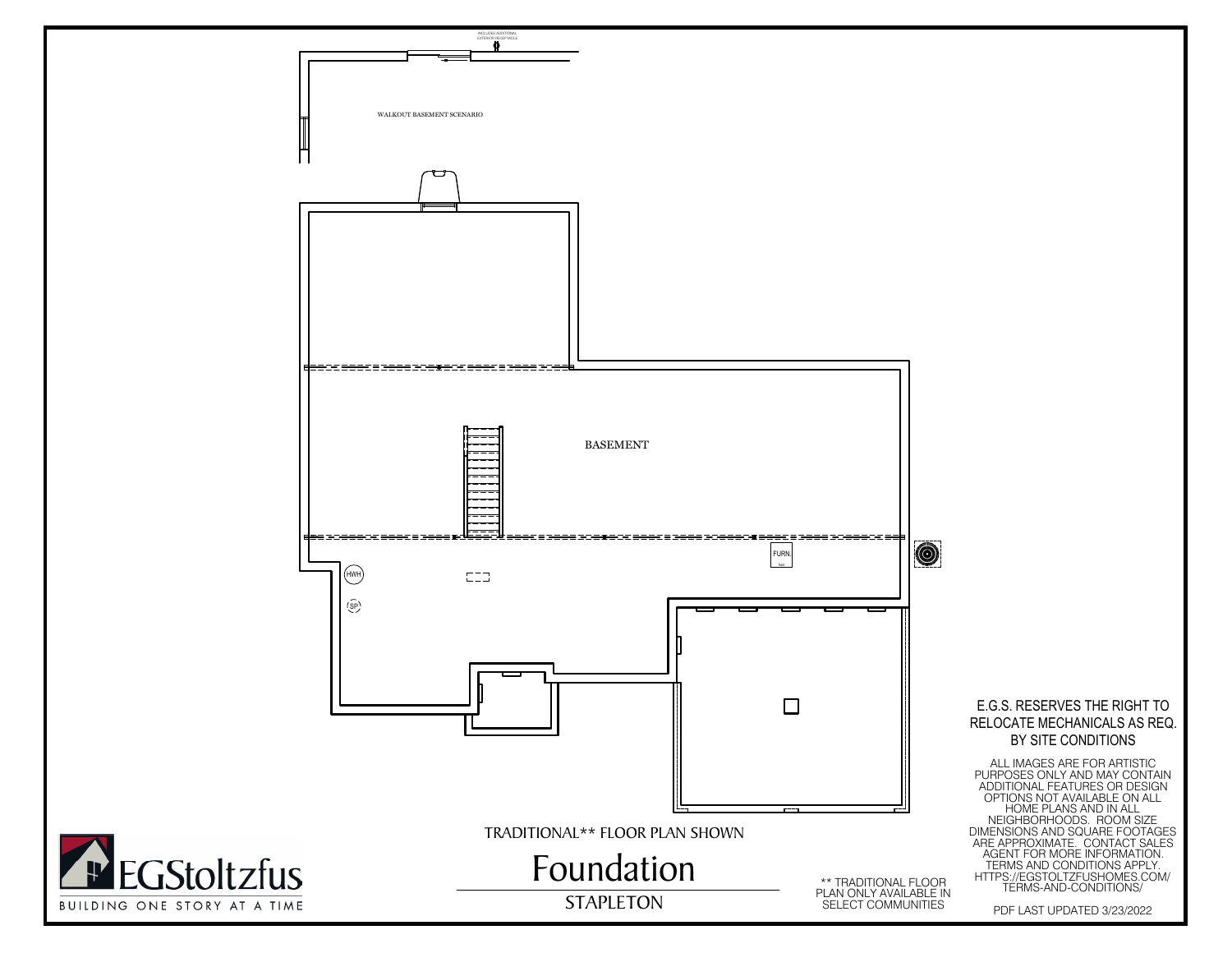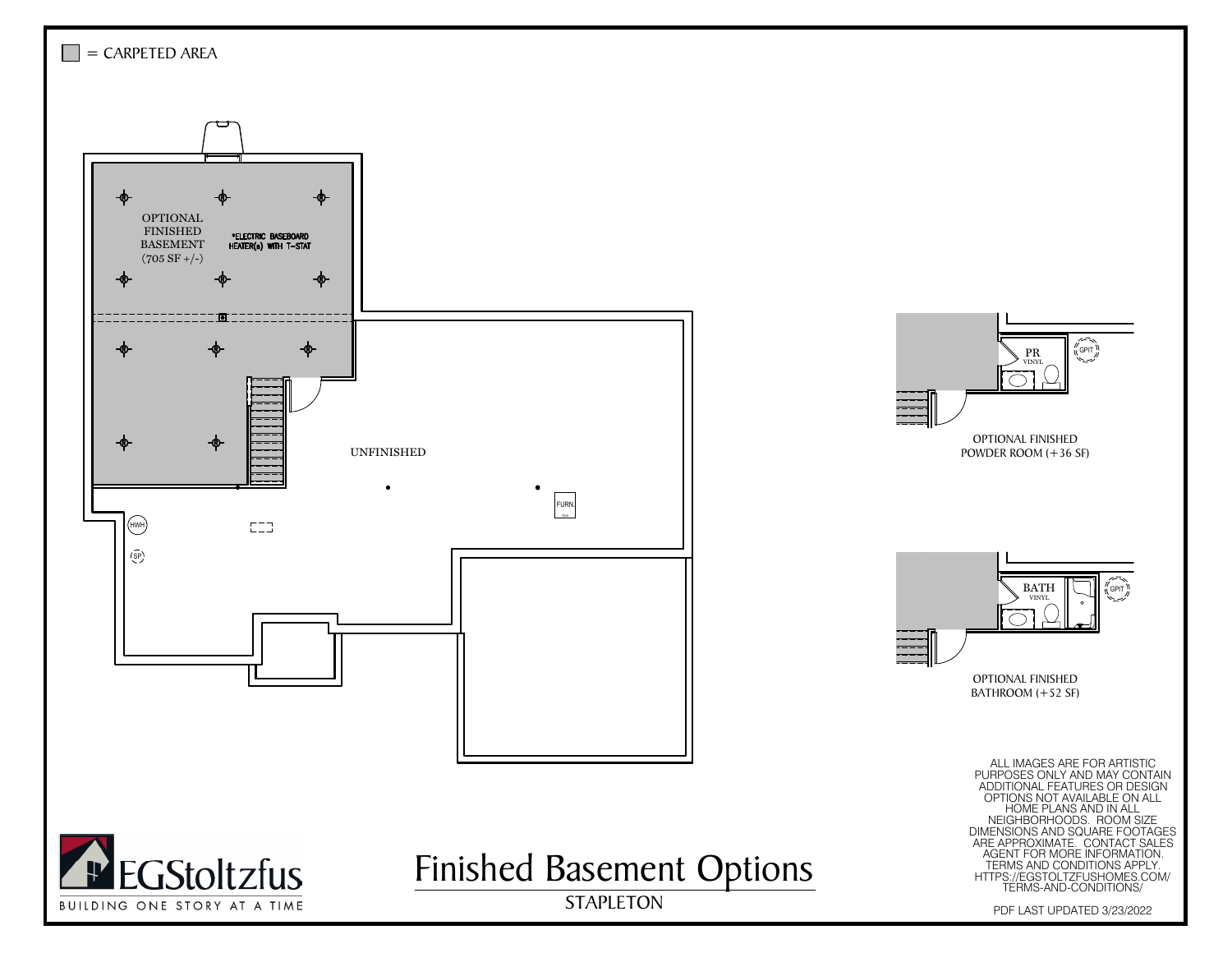